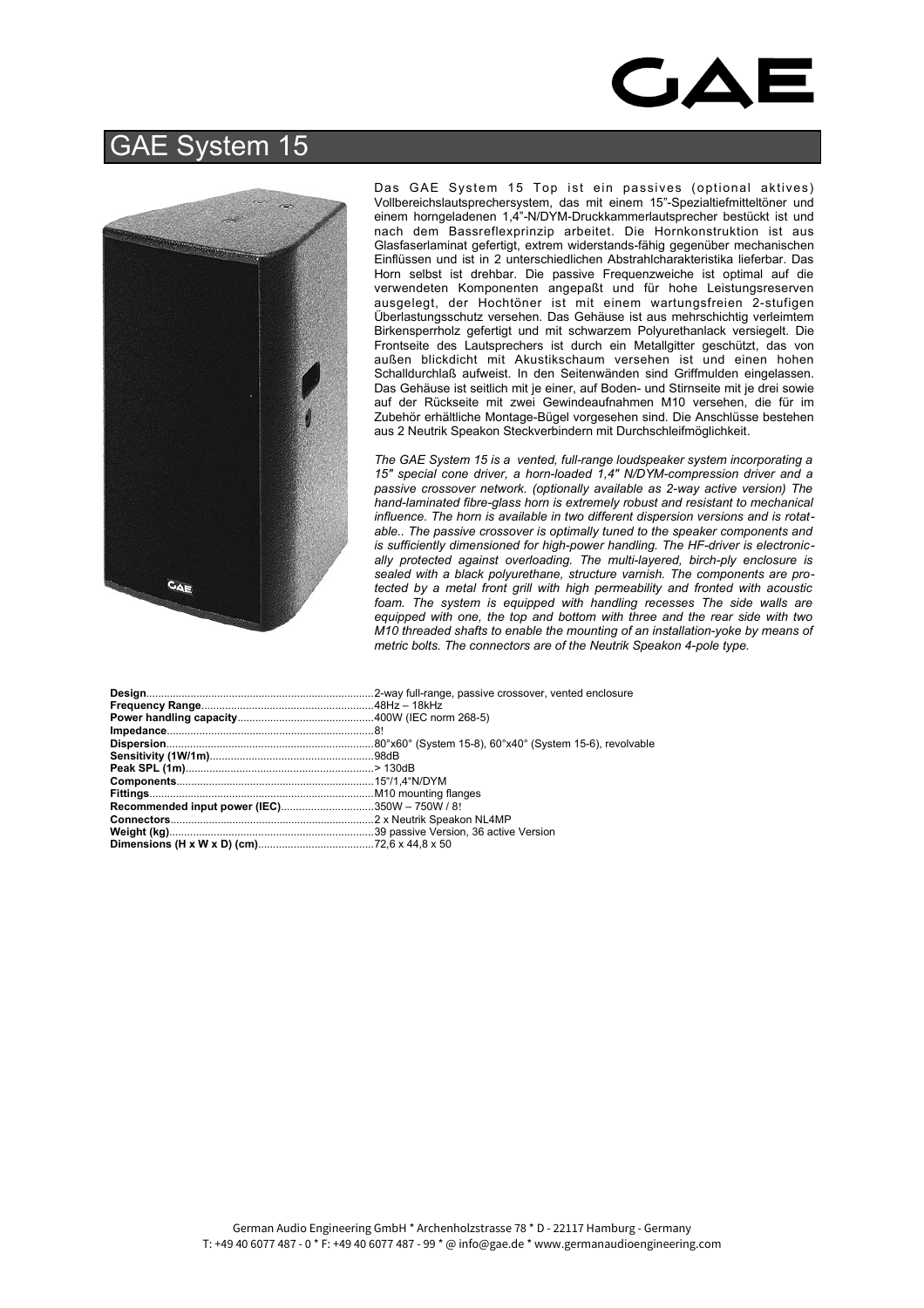

## GAE System 15